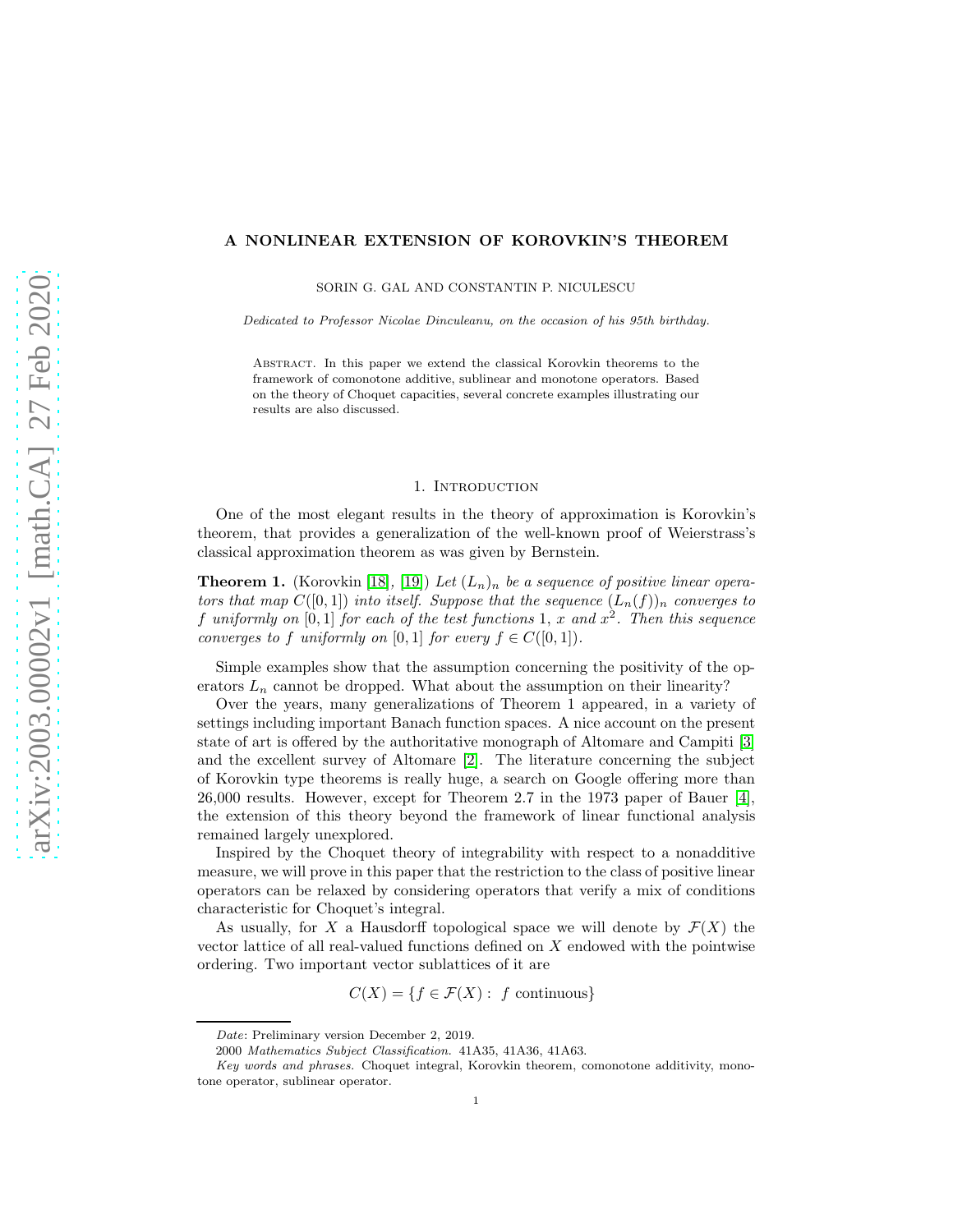and

$$
C_b(X) = \{ f \in \mathcal{F}(X) : f \text{ continuous and bounded} \}.
$$

With respect to the the sup norm,  $C_b(X)$  becomes a Banach lattice. See [\[22\]](#page-11-0) for the theory of these spaces.

Suppose that X and Y are two Hausdorff topological spaces and  $E$  and  $F$  are respectively vector sublattices of  $C(X)$  and  $C(Y)$ . An operator  $T : E \to F$  is called:

- *sublinear* if it is both *subadditive*, that is,

$$
T(f+g) \le T(f) + T(g) \quad \text{for all } f, g \in E,
$$

and positively homogeneous, that is,

$$
T(af) = aT(f) \text{ for all } a \ge 0 \text{ and } f \in E;
$$

- monotonic if  $f \leq g$  in E implies  $T(f) \leq T(g)$ ;

- comonotonic additive if  $T(f+g) = T(f)+T(g)$  whenever the functions  $f, g \in E$ are comonotone in the sense that

$$
(f(s) - f(t)) \cdot (g(s) - g(t)) \ge 0
$$
 for all  $s, t \in X$ .

Our main result extends Korovkin's results to the framework of operators acting on vector lattices of functions of several variables that play the properties of sublinearity, monotonicity and comonotonic additivity. We use families of test functions including the canonical projections on  $\mathbb{R}^N$ ,

$$
pr_k : (x_1, ..., x_N) \to x_k, \quad k = 1, ..., N.
$$

<span id="page-1-1"></span>Theorem 2. (The nonlinear extension of Korovkin's theorem: the several variables case) Suppose that X is a locally compact subset of the Euclidean space  $\mathbb{R}^N$  and E is a vector sublattice of  $\mathcal{F}(X)$  that contains the test functions  $1, \pm \text{pr}_1, ..., \pm \text{pr}_N$ and  $\sum_{k=1}^{N} \text{pr}_k^2$ .

(i) If  $(T_n)_n$  is a sequence of monotone and sublinear operators from E into E such that

<span id="page-1-0"></span>(1.1) 
$$
\lim_{n \to \infty} T_n(f) = f \quad uniformly \text{ on the compact subsets of } X
$$

for each of the  $2N + 2$  aforementioned test functions, then the property [\(1.1\)](#page-1-0) also holds for all nonnegative functions f in  $E \cap C_b(X)$ .

(ii) If, in addition, each operator  $T_n$  is comonotone additive, then  $(T_n(f))_n$ converges to f uniformly on the compact subsets of X, for every  $f \in E \cap C_b(X)$ .

Notice that in both cases  $(i)$  and  $(ii)$  the family of testing functions can be reduced to 1,  $-\text{pr}_1, ..., -\text{pr}_N$  and  $\sum_{k=1}^N \text{pr}_k^2$  when K is included in the positive cone of  $\mathbb{R}^N$ . Also, the convergence of  $(T_n(f))_n$  to f is uniform on X when  $f \in E$  is uniformly continuous and bounded on X.

The details of this result make the objective of Section 2.

Theorem [2](#page-1-1) extends not only Korovkin's original result (which represents the particular case where  $N = 1, K = [0, 1]$ , all operators  $T_n$  are linear bounded and monotone, and the function  $pr_1$  is the identity of K) but also the several variable version of it due to due to Volkov [\[25\]](#page-11-1). It encompasses also the technique of smoothing kernels, in particular Weierstrass' argument for the Weierstrass approximation theorem: for every bounded uniformly continuous function  $f : \mathbb{R} \to \mathbb{R}$ ,

$$
(W_h f)(t) = \frac{1}{h\sqrt{\pi}} \int_{-\infty}^{\infty} f(s)e^{-(s-t)^2/h^2} ds \longrightarrow f(t)
$$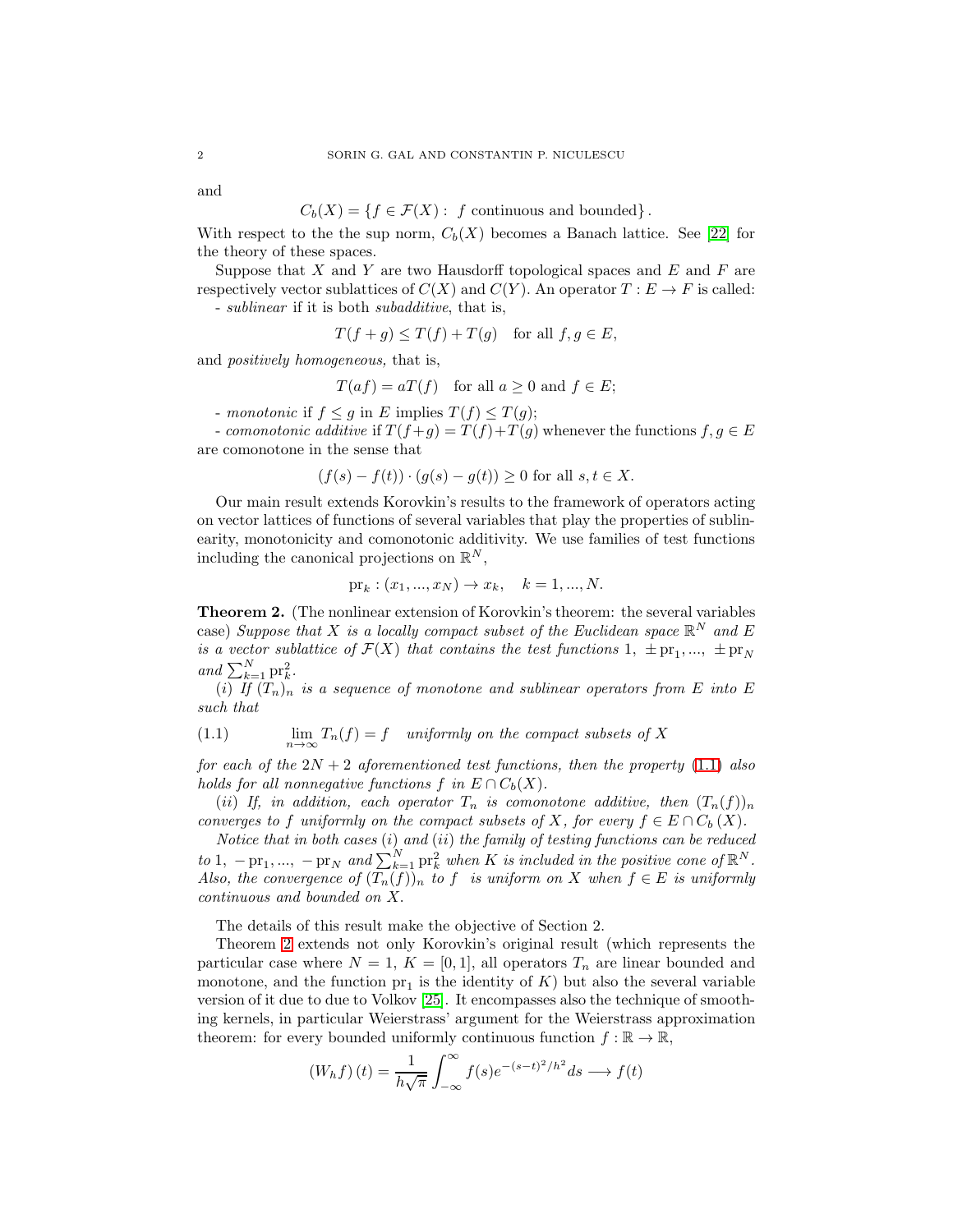uniformly on R as  $h \to 0$ .

Applications of Theorem 2 in the nonlinear setting are presented in Section 3. They are all based on Choquet's theory on integration with respect to a capacity. Indeed, this theory, which was initiated by Choquet [\[6\]](#page-10-5), [\[7\]](#page-10-6) in the early 1950s, represents a major source of comonotonic additive, sublinear and monotone operators.

It is worth mentioning that nowadays Choquet's theory provides powerful tools in decision making under risk and uncertainty, game theory, ergodic theory, pattern recognition, interpolation theory and very recently on transport under uncertainty. See Adams [\[1\]](#page-10-7), Denneberg [\[8\]](#page-10-8), Föllmer and Schied [\[9\]](#page-10-9), Wang and Klir [\[26\]](#page-11-2), Wang and Yan [\[27\]](#page-11-3), Gal and Niculescu [\[13\]](#page-10-10) as well as the references therein.

For the convenience of reader we summarized in the Appendix at the end of this paper some basic facts concerning this theory.

Some nonlinear extension of Korovkin's theorem within the framework of compact spaces are presented in Section 4.

# <span id="page-2-0"></span>2. Proof of Theorem 2

Before to detail the proof of Theorem 2 some preliminary remarks on the behavior of operators  $T: C_b(X) \to C_b(Y)$  are necessary.

If  $T$  is subadditive and monotone, then it verifies the inequality

$$
(2.1) \t\t |T(f) - T(g)| \le T(|f - g|) \tfor all f, g.
$$

Indeed,  $f \leq g + |f - g|$  yields  $T(f) \leq T(g) + T(|f - g|)$ , i.e.,  $T(f) - T(g) \leq T(g)$  $T(|f-g|)$ , and interchanging the role of f and g we infer that  $-(T(f) - T(g)) \le$  $T(|f-g|)$ .

If  $T$  is linear, then the property of monotonicity is equivalent to that of positivity, whose meaning is

$$
T(f) \ge 0 \quad \text{for all } f \ge 0.
$$

If the operator  $T$  is monotone and positively homogeneous then necessarily

$$
T(0) = 0.
$$

Every positively homogeneous and comonotonic additive operator  $T$  verifies the formula

(2.2) 
$$
T(f + a \cdot 1) = T(f) + aT(1)
$$
 for all f and all  $a \in [0, \infty)$ ;

indeed,  $f$  is comonotonic to any constant function.

*Proof of Theorem 2. (i)* In order to make more easier the handling of the test functions we denote

$$
e_0 = 1
$$
,  $e_k = \text{pr}_k$   $(k = 1, ...N)$  and  $e_{N+1} = \sum_{k=1}^{N} \text{pr}_k^2$ .

Replacing each operator  $T_n$  by  $T_n/T_n(e_0)$ , we may assume that  $T_n(e_0) = 1$  for all n.

Let  $f \in E \cap C_b(\Omega)$  and let K be a compact subset of X. Then for every  $\varepsilon > 0$ there is  $\tilde{\delta} > 0$  such that

$$
|f(s) - f(t)| \le \varepsilon \quad \text{for every } t \in K \text{ and } s \in X \text{ with } ||s - t|| \le \tilde{\delta};
$$

this can be easily proved by reductio ad absurdum.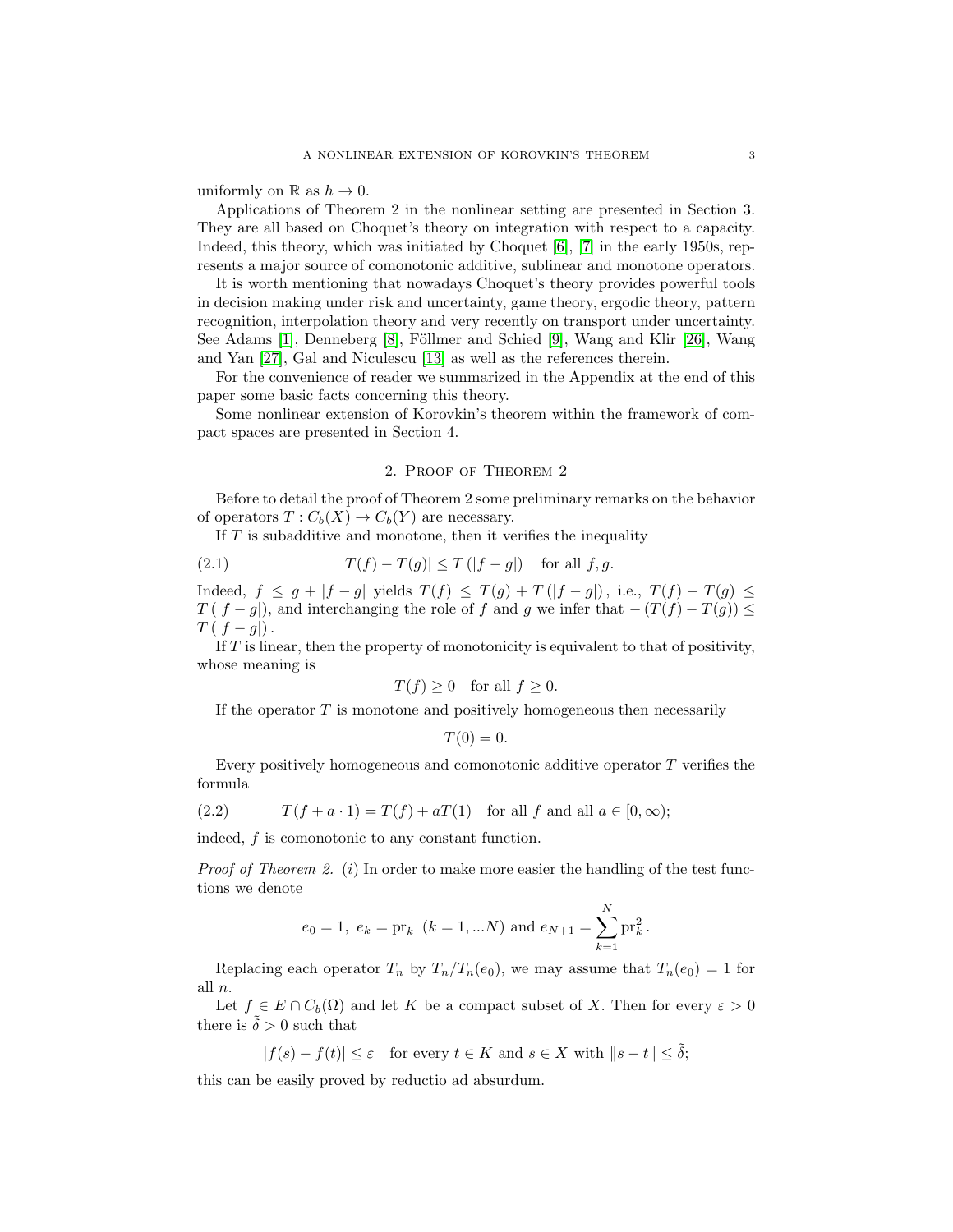If  $||s - t|| \geq \tilde{\delta}$ , then

<span id="page-3-0"></span>
$$
|f(s) - f(t)| \le \frac{2||f||_{\infty}}{\tilde{\delta}^2} \cdot ||s - t||^2
$$
,

so that letting  $\delta = 2||f||_{\infty}/\tilde{\delta}^2$  we obtain the estimate

(2.3) 
$$
|f(s) - f(t)| \leq \varepsilon + \delta \cdot ||s - t||^2
$$

for all  $t \in K$  and  $s \in X$ . Since K is a compact set, it can embedded into an *N*-dimensional cube  $[a, b]^N$  for suitable  $b \ge 0 \ge a$  and the estimate [\(2.3\)](#page-3-0) yields

$$
|f(s) - f(t)e_0| \le \varepsilon e_0
$$
  
+  $\delta(\varepsilon) \left[ e_{N+1}^2(s) + 2 \sum_{k=1}^N (e_k(t) - a) (-e_k(s)) -2a \sum_{k=1}^N e_k(s) + ||t||^2 e_0(s) \right].$ 

Taking into account the formula [\(2.1\)](#page-2-0) and the fact that the operators  $T_n$  are subadditive and positively homogeneous, we infer that

$$
|T_n(f)(s) - f(t)| = |T_n(f)(s) - T_n(f(t)e_0)(s)| \le T_n(|f(s) - f(t)e_0|)
$$
  

$$
\le \varepsilon + \delta(\varepsilon) \left[ T_n(e_{N+1}^2)(s) + 2 \sum_{k=1}^N (e_k(t) - a) T_n(-e_k)(s) -2a \sum_{k=1}^N T_n(e_k)(s)) + ||t||^2 \right]
$$

for every  $n \in \mathbb{N}$  and  $s, t \in K$ . Here we used the assumption that f is nonnegative. By our hypothesis,

$$
T_n(e_{N+1}^2)(s) + 2\sum_{k=1}^N (e_k(s) - a) T_n(-e_k)(s) - 2a \sum_{k=1}^N T_n(e_k)(s) + ||s||^2 \to 0
$$

uniformly on K as  $n \to \infty$ . Therefore

$$
\limsup_{n \to \infty} |T_n(f)(s) - f(s)| \le \varepsilon
$$

whence we conclude that  $T_n(f) \to f$  uniformly on K because  $\varepsilon$  was arbitrarily fixed.

(ii) Suppose in addition that each operator  $T_n$  is also comonotone additive. According to the assertion  $(i)$ ,

$$
T_n(f + \|f\|e_0) \to f + \|f\|e_0, \text{ uniformly on } K.
$$

Since a constant function is comonotone with any arbitrary function, using the comonotone additivity of  $T_n$  it follows that  $T_n(f + ||f||e_0) = T_n(f) + ||f|| \cdot T_n(e_0)$ .<br>Therefore  $T_n(f) \to f$  uniformly on K. Therefore  $T_n(f) \to f$  uniformly on K.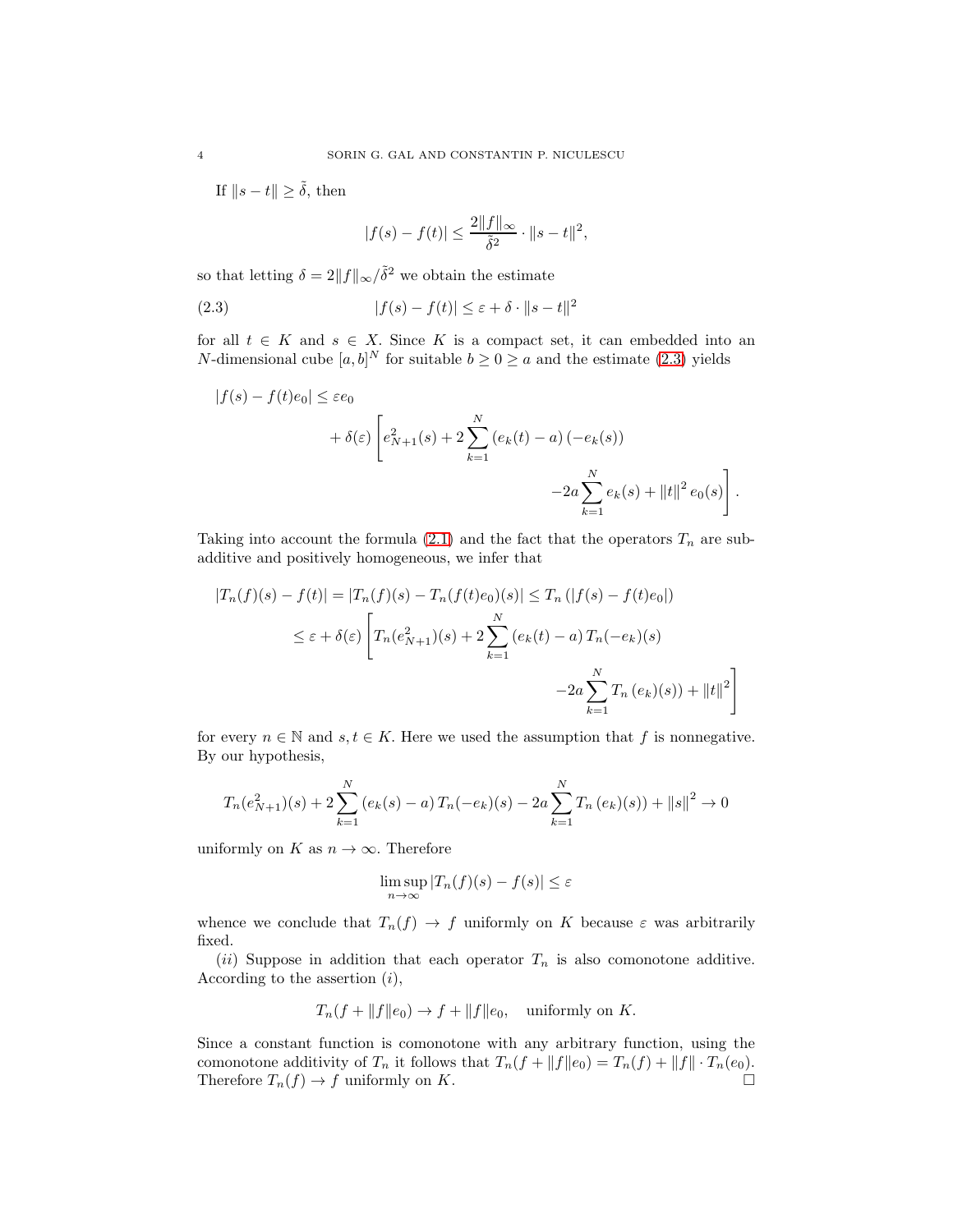When K is included in the positive cone of  $\mathbb{R}^N$ , it can embedded into an Ndimensional cube  $[0, b]^N$  for a suitable  $b > 0$  and the estimate [\(2.3\)](#page-3-0) yields

$$
|f(s) - f(t)e_0| \le \varepsilon e_0
$$

$$
+\delta(\varepsilon)\left[e_{N+1}^2(s)+2\sum_{k=1}^N e_k(t)\left(-e_k(s)\right)+\left\|t\right\|^2e_0(s)\right].
$$

Proceeding as above, we infer that

$$
\begin{aligned} |T_n(f)(s)-f(t)|\\ \leq \varepsilon + \delta(\varepsilon)\left[T_n(e_{N+1}^2)(s)+2\sum_{k=1}^N e_k(t)T_n(-e_k)(s)+\|t\| \right]. \end{aligned}
$$

for every  $n \in \mathbb{N}$  and  $s, t \in K$ , provided that  $f \geq 0$ . As a consequence, in both cases (i) and (ii) the family of testing functions can be reduced to  $e_0, -e_1, ..., -e_N$  and  $e_{N+1}.$ 

When dealing with functions  $f \in E$  uniformly continuous and bounded on X, an inspection of the argument above shows that  $f$  verifies an estimate of the form [\(2.3\)](#page-3-0) for all  $s, t \in X$ , a fact that implies the convergence of  $(T_n(f))_n$  to f uniformly on  $X$ .

### 3. Applications of Theorem 2

We will next discuss several examples of operators illustrating Theorem 2. They are all based on Choquet's theory of integration with respect to a capacity  $\mu$ , in our case the restriction of the monotone and submodular capacity

$$
\mu(A) = \left(\mathcal{L}(A)\right)^{1/2}
$$

to various compact subintervals of  $\mathbb{R}$ ; here  $\mathcal L$  denotes the Lebesgue measure on real line. The necessary background on Choquet's theory is provided by the Appendix at the end of this paper.

The 1-dimensional case of Theorem 2 is illustrated by the following three families of nonlinear operators, first considered in [\[11\]](#page-10-11):

- the Bernstein-Kantorovich-Choquet operators act on  $C([0, 1])$  by the formula

$$
K_{n,\mu}(f)(x) = \sum_{k=0}^{n} \frac{(C) \int_{k/(n+1)}^{(k+1)/(n+1)} f(t) d\mu}{\mu([k/(n+1), (k+1)/(n+1)])} \cdot {n \choose k} x^{k} (1-x)^{n-k};
$$

- the Szász-Mirakjan-Kantorovich-Choquet operators act on  $C([0,\infty))$  by the formula

$$
S_{n,\mu}(f)(x) = e^{-nx} \sum_{k=0}^{\infty} \frac{(C) \int_{k/n}^{(k+1)/n} f(t) d\mu}{\mu([k/n, (k+1)/n])} \cdot \frac{(nx)^k}{k!};
$$

- the Baskakov-Kantorovich-Choquet operators act on  $C([0,\infty))$  by the formula

$$
V_{n,\mu}(f)(x) = \sum_{k=0}^{\infty} \frac{(C) \int_{k/n}^{(k+1)/n} f(t) d\mu}{\mu([k/n, (k+1)/n])} \cdot \binom{n+k-1}{k} \frac{x^k}{(1+x)^{n+k}}.
$$

Since the Choquet integral with respect to a submodular capacity  $\mu$  is comonotone additive, sublinear and monotone, it follows that all above operators also have these properties.

 $\begin{matrix} 2 \end{matrix}$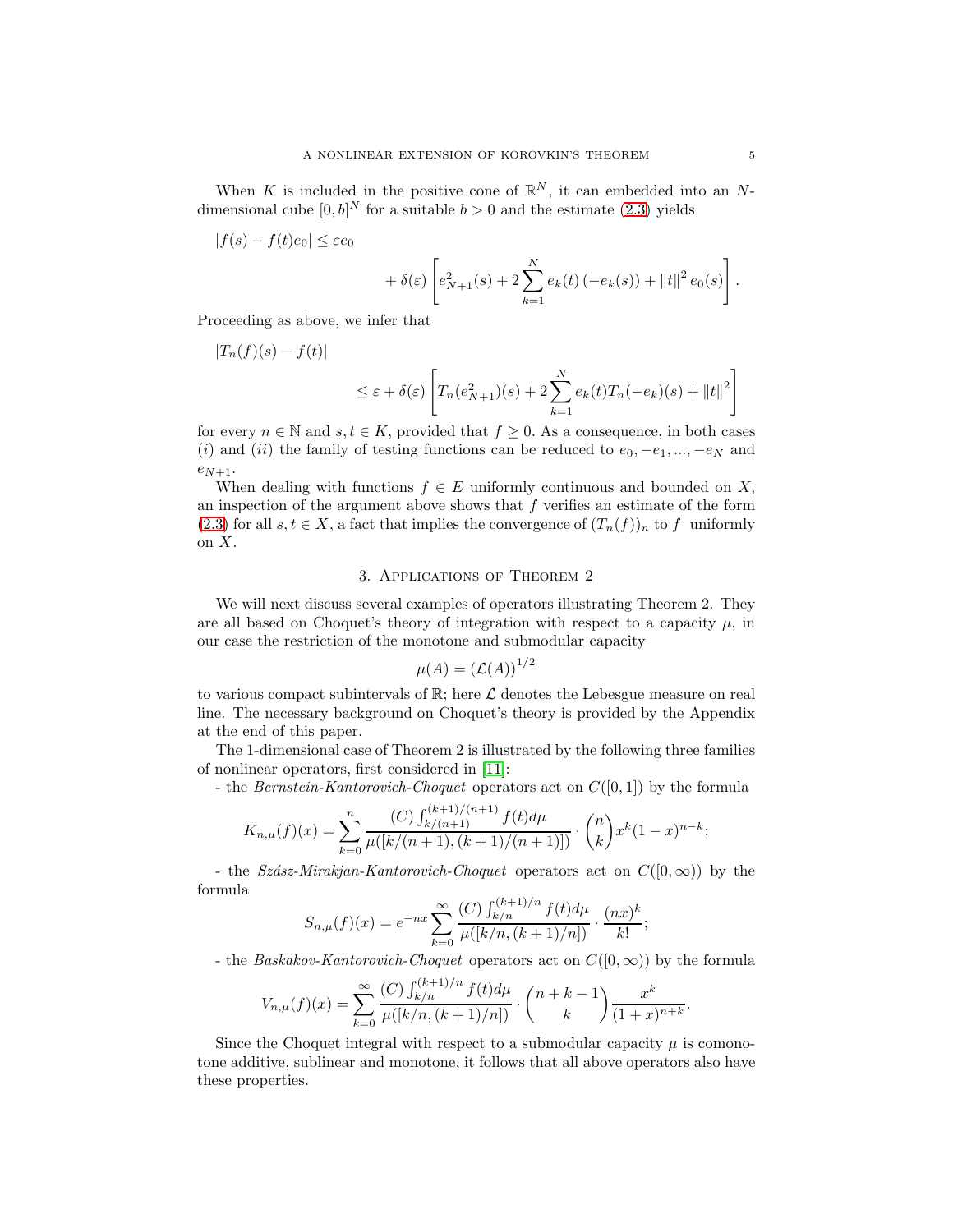Clearly,  $K_{n,\mu}(e_0)(x) = 1$  and by Corollary 3.6 (i) in [\[11\]](#page-10-11) we immediately get that  $K_{n,\mu}(e_2)(x) \to e_2(x)$  uniformly on [0, 1]. Again by Corollary 3.6 (*i*), it follows that  $K_{n,\mu}(1-e_1)(x) \to 1-e_1$ , uniformly on [0, 1]. Since  $K_{n,\mu}$  is comonotone additive,

$$
K_{n,\mu}(1-e_1)(x) = K_{n,\mu}(e_0)(x) + K_{n,\mu}(-e_1)(x),
$$

which implies that  $K_{n,\mu}(-e_1) \rightarrow -e_1$  uniformly on [0, 1]. Therefore the operators  $K_{n,\mu}$  satisfy the hypothesis of Theorem [2,](#page-1-1) whence the conclusion

$$
K_{n,\mu}(f)(x) \to f(x)
$$
 uniformly for every  $f \in C([0,1])$ .

Similarly, one can show that the operators  $S_{n,\mu}$  and  $V_{n,\mu}$  satisfy the hypothesis of Theorem 2 for  $N = 1$  and  $X = [0, +\infty)$ . In the first case, notice that the condition  $S_{n,\mu}(e_0) = e_0$  is trivial. The convergence of the sequence of functions  $S_{n,\mu}(e_2)(x)$ will be settled by computing the integrals  $\sqrt{n} \cdot (C) \int_{k/n}^{(k+1)/n} t^2 d\mu$ . We have

$$
\sqrt{n} \cdot (C) \int_{k/n}^{(k+1)/n} t^2 d\mu = \sqrt{n} \int_0^\infty \mu({t \in [k/n, (k+1)/n] : t \ge \sqrt{\alpha}}) d\alpha
$$
  
\n
$$
= \sqrt{n} \int_0^{((k+1)/n)^2} \mu({t \in [k/n, (k+1)/n] : t \ge \sqrt{\alpha}}) d\alpha
$$
  
\n
$$
= \sqrt{n} \int_0^{(k/n)^2} \mu({t \in [k/n, (k+1)/n] : t \ge \sqrt{\alpha}}) d\alpha
$$
  
\n
$$
+ \sqrt{n} \int_{(k/n)^2}^{((k+1)/n)^2} \mu({t \in [k/n, (k+1)/n] : t \ge \sqrt{\alpha}}) d\alpha
$$
  
\n
$$
= \sqrt{n} \cdot \left(\frac{k}{n}\right)^2 \cdot \frac{1}{\sqrt{n}} + \sqrt{n} \cdot \int_{(k/n)^2}^{((k+1)/n)^2} \sqrt{(k+1)/n} - \sqrt{\alpha} d\alpha
$$
  
\n
$$
= \left(\frac{k}{n}\right)^2 + \sqrt{n} \cdot \int_0^{1/n} \beta^{1/2}((k+1)/n - \beta) d\beta
$$
  
\n
$$
= \left(\frac{k}{n}\right)^2 + \sqrt{n} \cdot \frac{2(k+1)}{n} \cdot \frac{2}{3} \cdot \beta^{3/2} \Big|_0^{1/n} - 2\sqrt{n} \cdot \frac{2}{5} \beta^{5/2} \Big|_0^{1/n}
$$
  
\n
$$
= \frac{1}{15n^2} (15k^2 + 20k + 8)
$$

This immediately implies

$$
S_{n,\mu}(e_2)(x) = S_n(e_2)(x) + \frac{4}{3n}S_n(e_1)(x) + \frac{4}{3n^2} - \frac{4}{5n^2} \to e_2(x),
$$

.

uniformly on every compact subinterval  $[0, a]$ . Here  $S_n$  denotes the classical Szász-Mirakjan-Kantorovich operator, associated to the Lebesgue measure.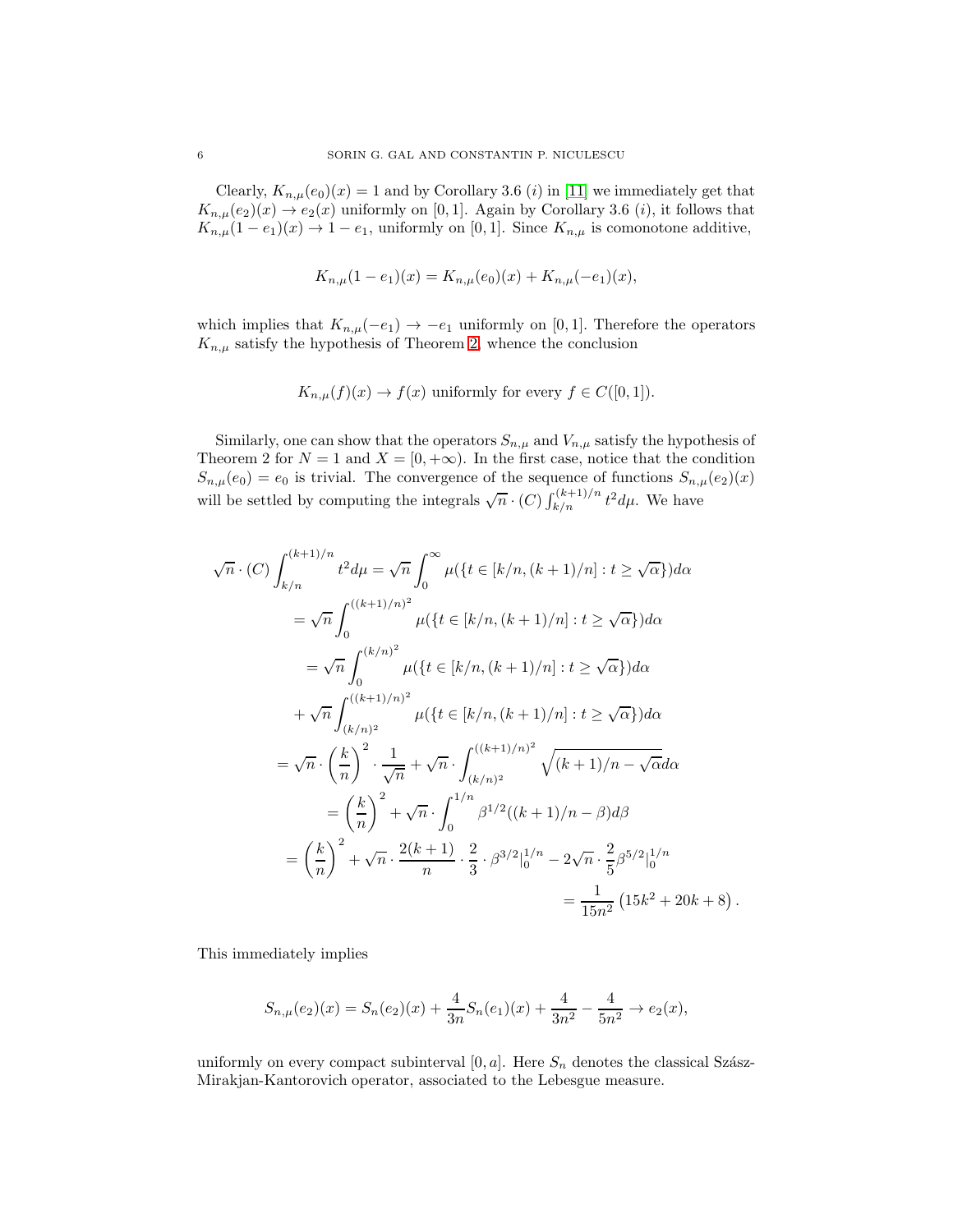It remains to show that  $S_{n,\mu}(-e_1)(x) \to -e_1(x)$ , uniformly on every compact subinterval  $[0, a]$ . For this goal we have to perform the following computation:

$$
\sqrt{n} \cdot (C) \int_{k/n}^{(k+1)/n} (-t) d\mu = \int_{-\infty}^{0} \left\{ \mu(\{\omega \in [k/n, (k+1)/n] : -\omega \ge \alpha\}) - \frac{1}{\sqrt{n}} \right\} d\alpha
$$
  
\n
$$
= \sqrt{n} \int_{-k/n}^{0} \left\{ \mu(\{\omega \in [k/n, (k+1)/n] : \omega \le -\alpha\}) - \frac{1}{\sqrt{n}} \right\} d\alpha
$$
  
\n
$$
+ \sqrt{n} \int_{-(k+1)/n}^{-k/n} \left\{ \mu(\{\omega \in [k/n, (k+1)/n] : \omega \le -\alpha\}) - \frac{1}{\sqrt{n}} \right\} d\alpha
$$
  
\n
$$
= -\frac{k}{n} + \sqrt{n} \cdot \int_{-(k+1)/n}^{-k/n} \left( \sqrt{-\alpha - k/n} - \frac{1}{\sqrt{n}} \right) d\alpha
$$
  
\n
$$
= -\frac{k}{n} + \sqrt{n} \int_{k/n}^{(k+1)/n} \sqrt{\beta - k/n} d\beta - \frac{1}{n}
$$
  
\n
$$
= -\frac{k}{n} + \sqrt{n} \int_{0}^{1/n} \beta^{1/2} d\beta - \frac{1}{n} = -\frac{3k+1}{3n}.
$$

Consequently

$$
S_{n,\mu}(-e_1)(x) = S_n(-e_1)(x) - \frac{1}{n} \to -x,
$$

uniformly on any compact interval  $[0, a]$ .

In a similar way, one can be prove that the Baskakov-Kantorovich-Choquet operators  $V_{n,\mu}$  satisfy the hypothesis of Theorem [2.](#page-1-1)

The several variables framework can be illustrated by the following special type of Bernstein-Durrmeyer-Choquet operators (see [\[14\]](#page-10-12) for the general case) that act on the space of continuous functions defined on the N-simplex

$$
\Delta_N = \{(x_1, ..., x_N) : 0 \le x_1, ..., x_N \le 1, 0 \le x_1 + ... + x_N \le 1\}
$$

via the formulas

$$
M_{n,\mu}(f)(\mathbf{x}) = B_n(f)(\mathbf{x}) - f(\mathbf{x}) + x_N^n \left[ \frac{(C) \int_{\Delta_N} f(t_1, ... t_N) t_N^n d\mu}{(C) \int_{\Delta_N} t_N^n d\mu} - f(0, ..., 0, 1) \right].
$$

Here  $\mathbf{x} = (x_1, ..., x_N)$ ,  $B_n(f)(\mathbf{x})$  is the multivariate Bernstein polynomial and  $\mu =$  $\sqrt{\mathcal{L}_N}$ , where  $\mathcal{L}_N$  is the N-dimensional Lebesgue measure. The fact that these operators verify the hypotheses of Theorem 2 is an exercise left to the reader.

#### 4. The case of spaces of functions defined on compact spaces

The alert reader has probably already noticed that the basic clue in the proof of Theorem 2 is the estimate  $(2.3)$ , characterized in  $[21]$  (see also  $[20]$ ) as a property of absolute continuity. This estimate occurs in the larger context of spaces  $C(M)$ , where  $M$  is a metric space on which is defined a *separating function*, that is, a nonnegative continuous function  $\gamma : M \times M \to \mathbb{R}$  such that

$$
\gamma(s,t) = 0 \text{ implies } s = t.
$$

If M is a compact subset of  $\mathbb{R}^N$ , and  $f_1, ..., f_m \in C(M)$  is a family of functions which separates the points of  $M$  (in particular this is the case of the coordinate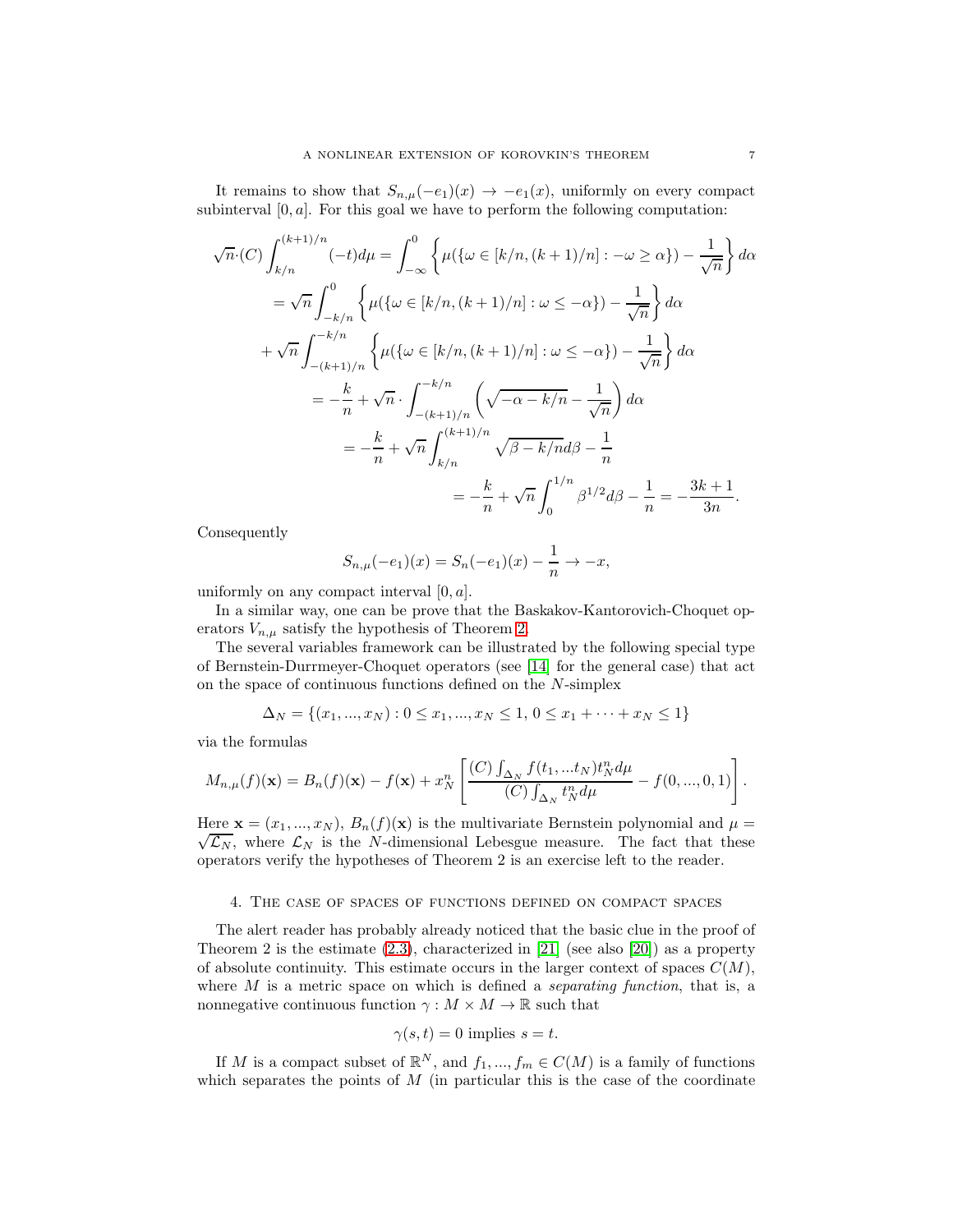functions  $pr_1, ..., pr_N$ ), then

(4.1) 
$$
\gamma(s,t) = \sum_{k=1}^{m} (f_k(s) - f_k(t))^2
$$

is a separating function.

**Lemma 1.** (See [\[21\]](#page-10-13)) If K is a compact metric space, and  $\gamma : K \times K \to \mathbb{R}$  is a separating function, then any real-valued continuous function f defined on K verifies an estimate of the following form

$$
|f(s) - f(t)| \le \varepsilon + \delta(\varepsilon)\gamma(s, t) \quad \text{for all } s, t \in K.
$$

The separating functions play an important role in obtaining Korovkin-type theorems. A sample is as follows:

**Theorem 3.** Suppose that K is a compact metric space and  $\gamma$  is a separating function for M. If  $T_n : C(K) \to C(K)$   $(n \in \mathbb{N})$  is a sequence of comonotone additive, sublinear and monotone operators such that  $T_n(1) \rightarrow 1$  uniformly and

(4.2) 
$$
T_n(\gamma(\cdot,t))(t) \to 0 \quad uniformly \ in \ t,
$$

then  $T_n(f) \to f$  uniformly for each  $f \in C(K)$ .

The details are similar to that used for Theorem 2, so they will be omitted.

In a similar way one can prove the following nonlinear extension of the Korovkin type theorem (due in the linear case to Schempp [\[23\]](#page-11-4) and Grossman [\[17\]](#page-10-15)):

**Theorem 4.** Let X be a compact Hausdorff space and F a subset of  $C(X)$  that separates the points of X. If  $(T_n)_n$  is a sequence of comonotonic additive, sublinear and monotone operators that map  $C(X)$  into  $C(X)$  and satisfy the conditions  $\lim_{n\to\infty}T_n(f^k)=f^k$  for each f in F and  $k=0,1,2$ , then

$$
\lim_{n \to \infty} T_n(f) = f,
$$

for every  $f$  in  $C(X)$ .

5. Appendix. Some basic facts on capacities and Choquet integral

For the convenience of the reader we will briefly recall in this section some basic facts concerning the mathematical concept of capacity and the integral associated to it. Full details are to be found in the books of Denneberg [\[8\]](#page-10-8), Grabisch [\[16\]](#page-10-16) and Wang and Klir [\[26\]](#page-11-2).

Let  $(X, \mathcal{A})$  be an arbitrarily fixed measurable space, consisting of a nonempty abstract set X and a  $\sigma$ -algebra A of subsets of X.

**Definition 1.** A set function  $\mu : \mathcal{A} \to [0, \infty)$  is called a capacity if  $\mu(\emptyset) = 0$  and

 $\mu(A) \leq \mu(B)$  for all  $A, B \in \mathcal{A}$ , with  $A \subset B$ 

A capacity is called normalized if  $\mu(X) = 1$ ;

An important class of normalized capacities is that of probability measures (that is, the capacities playing the property of  $\sigma$ -additivity). Probability distortions represents a major source of nonadditive capacities. Technically, one start with a probability measure  $P : \mathcal{A} \rightarrow [0,1]$  and applies to it a distortion  $u : [0,1] \rightarrow [0,1]$ , that is, a nondecreasing and continuous function such that  $u(0) = 0$  and  $u(1) = 1$ ; for example, one may chose  $u(t) = t^a$  with  $\alpha > 0$ . The *distorted probability*  $\mu = u(P)$  is a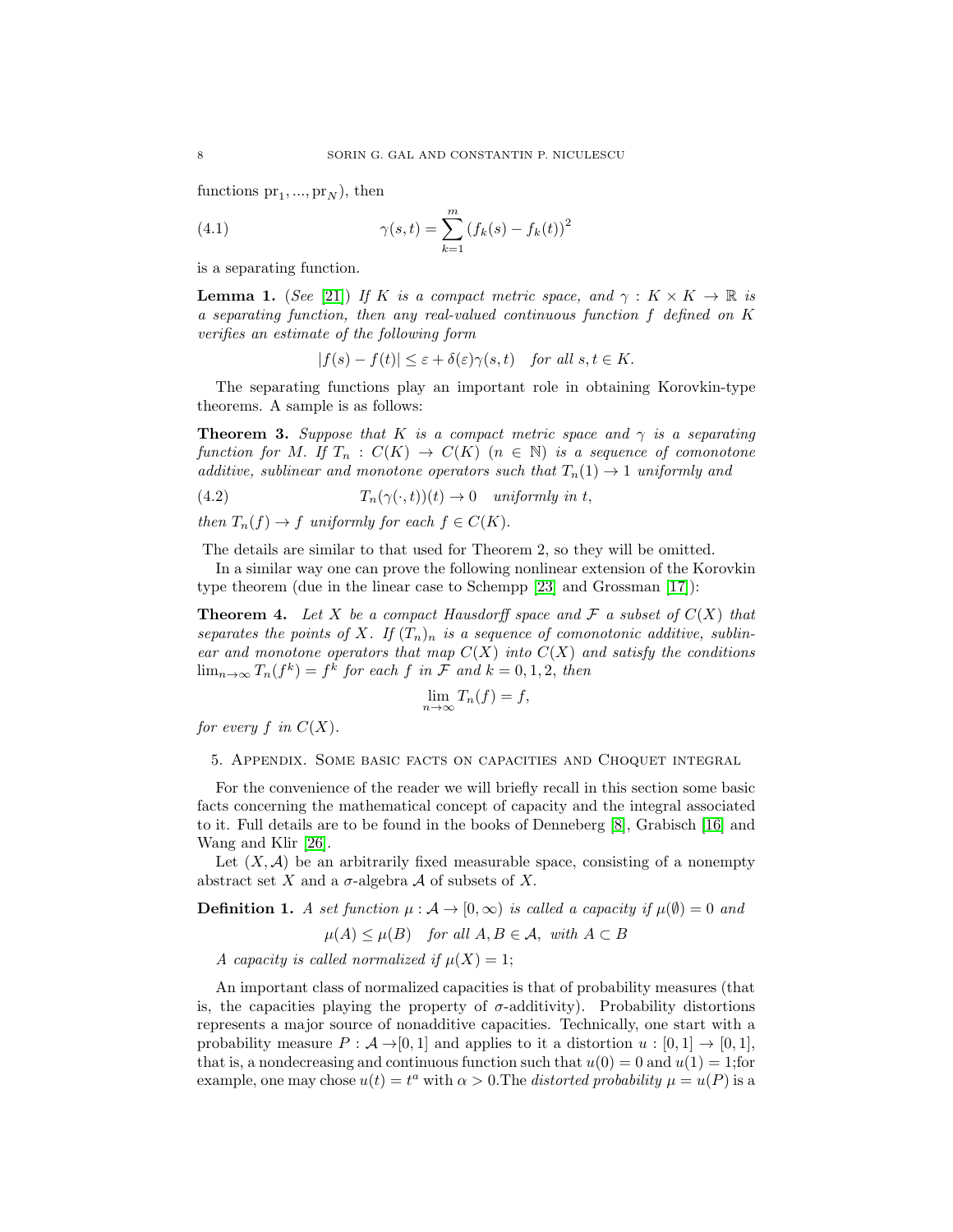capacity with the remarkable property of being continuous by descending sequences, that is,

$$
\lim_{n \to \infty} \mu(A_n) = \mu\left(\bigcap_{n=1}^{\infty} A_n\right)
$$

for every nonincreasing sequence  $(A_n)_n$  of sets in A. Upper continuity of a capacity is a generalization of countable additivity of an additive measure. Indeed, if  $\mu$  is an additive capacity, then upper continuity is the same with countable additivity. When the distortion u is concave (for example, when  $u(t) = t^a$  with  $0 < \alpha < 1$ ), then  $\mu$  is also *submodular* in the sense that

$$
\mu(A \cup B) + \mu(A \cap B) \le \mu(A) + \mu(B) \quad \text{for all } A, B \in \mathcal{A}.
$$

Another simple technique of constructing normalized submodular capacities  $\mu$ on a measurable space  $(X, \mathcal{A})$  is by allocating to it a probability space  $(Y, \mathcal{B}, P)$  via a map  $\rho : \mathcal{A} \to \mathcal{B}$  such that

$$
\rho(\emptyset) = \emptyset, \ \rho(X) = Y \text{ and}
$$

$$
\rho\left(\bigcap_{n=1}^{\infty} A_n\right) = \bigcap_{n=1}^{\infty} \rho(A_n) \quad \text{for every sequence of sets } A_n \in \mathcal{A}.
$$

This allows us to define  $\mu$  by the formula

$$
\mu(A) = 1 - P(\rho(X \backslash A)).
$$

See Shafer [\[24\]](#page-11-5) for details.

The next concept of integrability with respect to a capacity refers to the whole class of random variables, that is, to all functions  $f: X \to \mathbb{R}$  such that  $f^{-1}(A) \in \mathcal{A}$ for every Borel subset  $A$  of  $\mathbb{R}$ .

<span id="page-8-0"></span>Definition 2. The Choquet integral of a random variable f with respect to the capacity  $\mu$  is defined as the sum of two Riemann improper integrals,

$$
(C)\int_X f d\mu = \int_0^{+\infty} \mu (\{x \in X : f(x) \ge t\}) dt + \int_{-\infty}^0 [\mu (\{x \in X : f(x) \ge t\}) - \mu(X)] dt,
$$

Accordingly, f is said to be Choquet integrable if both integrals above are finite.

If  $f \geq 0$ , then the last integral in the formula appearing in Definition [2](#page-8-0) is 0.

The inequality sign  $\geq$  in the above two integrands can be replaced by  $\geq$ ; see [\[26\]](#page-11-2), Theorem 11.1, p. 226.

Every bounded random variable is Choquet integrable. The Choquet integral coincides with the Lebesgue integral when the underlying set function  $\mu$  is a  $\sigma$ additive measure.

The integral of a function  $f: X \to \mathbb{R}$  on a set  $A \in \mathcal{A}$  is defined by the formula

$$
(C)\int_A f d\mu = (C)\int_X f d\mu_A
$$

where  $\mu_A$  is the capacity defined by  $\mu_A(B) = \mu(B \cap A)$  for all  $B \in \mathcal{A}$ .

We next summarize some basic properties of the Choquet integral.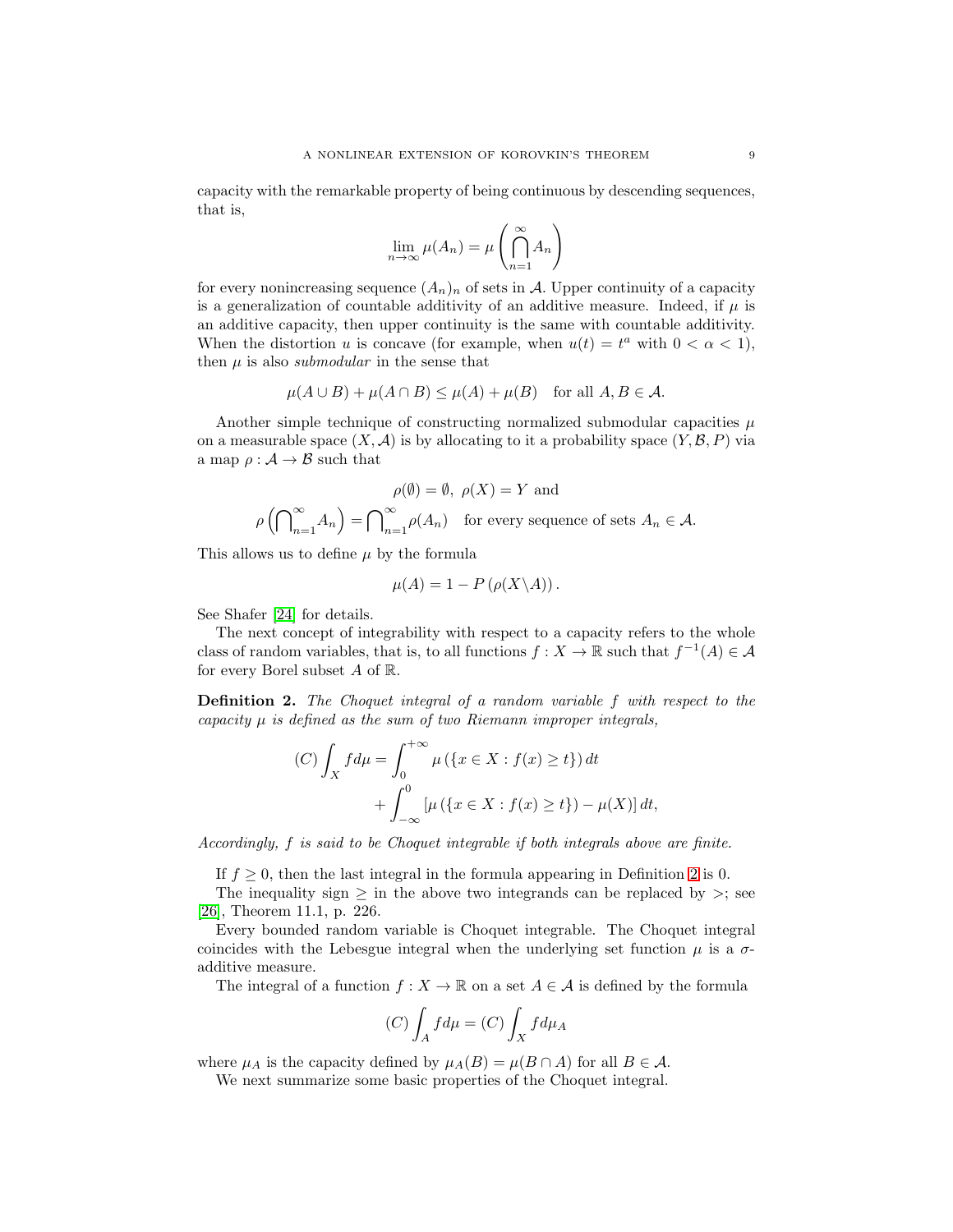<span id="page-9-0"></span>**Remark 1.** (a) If  $\mu : \mathcal{A} \to [0, \infty)$  is a capacity, then the associated Choquet integral is a functional on the space of all bounded random variables such that:

$$
f \ge 0 \implies (C) \int_A f d\mu \ge 0 \qquad (positivity)
$$
  

$$
f \le g \implies (C) \int_A f d\mu \le (C) \int_A g d\mu \qquad (monotonicity)
$$
  

$$
(C) \int_A a f d\mu = a \cdot \left( (C) \int_A f d\mu \right) \text{ for } a \ge 0 \qquad (positive \text{ homogeneity})
$$
  

$$
(C) \int_A 1 \cdot d\mu(t) = \mu(A) \quad (calibration);
$$

see  $[8]$ , Proposition 5.1 (ii), p. 64, for a proof of the property of positive homogeneity.

(b) In general, the Choquet integral is not additive but, if the bounded random variables f and g are comonotonic, then

$$
(C)\int_A (f+g)d\mu = (C)\int_A f d\mu + (\text{Ch})\int_A g d\mu.
$$

This is usually referred to as the property of comonotonic additivity and was first noticed by Delacherie [\[10\]](#page-10-17). An immediate consequence is the property of translation invariance,

$$
(C)\int_A (f+c)d\mu = (C)\int_A fd\mu + c \cdot \mu(A)
$$

for all  $c \in \mathbb{R}$  and all bounded random variables f. For details, see [\[8\]](#page-10-8), Proposition 5.1,  $(vi)$ , p. 65.

(c) If  $\mu$  is an upper continuous capacity, then the Choquet integral is upper continuous in the sense that

$$
\lim_{n \to \infty} \left( (C) \int_A f_n d\mu \right) = (C) \int_A f d\mu
$$

whenever  $(f_n)_n$  is a nonincreasing sequence of bounded random variables that converges pointwise to the bounded variable f. This is a consequence of the Bepo Levi monotone convergence theorem from the theory of Lebesgue integral.

(d) Suppose that  $\mu$  is a submodular capacity. Then the associated Choquet integral is a subadditive functional, that is,

$$
(C)\int_A (f+g)d\mu \le (C)\int_A fd\mu + (C)\int_A gd\mu
$$

for all bounded random variables f and g. See [\[8\]](#page-10-8), Corollary 6.4, p. 78. and Corollary 13.4, p. 161. It is also a submodular functional in the sense that

$$
(C)\int_{A} \sup \{f, g\} d\mu + (C)\int_{A} \inf \{f, g\} d\mu \le (C)\int_{A} f d\mu + (C)\int_{A} g d\mu
$$

for all bounded random variables  $f$  and  $g$ . See [\[5\]](#page-10-18), Theorem 13 (c).

A characterization of Choquet integral in terms of additivity on comonotonic functions is provided by the following analogue of the Riesz representation theorem. See Zhou [\[28\]](#page-11-6), Theorem 1 and Lemma 3, for a simple (and more general) argument.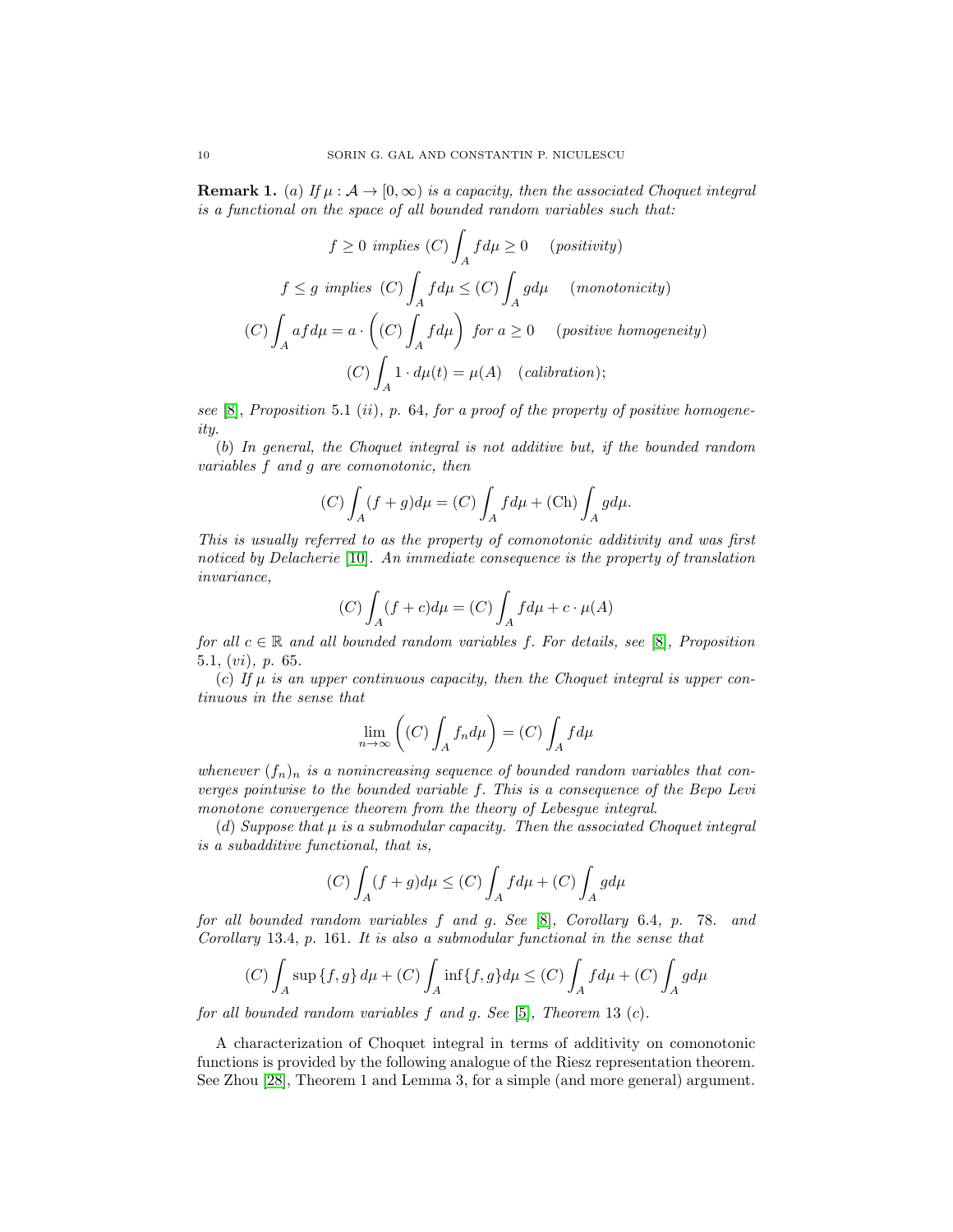<span id="page-10-19"></span>**Theorem 5.** Suppose that  $I: C(X) \to \mathbb{R}$  is a comonotonically additive and monotone functional with  $I(1) = 1$ . Then it is also upper continuous and there exists a unique upper continuous normalized capacity  $\mu : \mathcal{B}(X) \to [0, 1]$  such that I coincides with the Choquet integral associated to it.

On the other hand, according to Remark [1,](#page-9-0) the Choquet integral associated to any upper continuous capacity is a comonotonically additive, monotone and upper continuous functional.

Notice that under the assumptions of Theorem [5,](#page-10-19) the capacity  $\mu$  is submodular if and only if the functional  $I$  is submodular.

#### **REFERENCES**

- <span id="page-10-7"></span><span id="page-10-3"></span>[1] Adams, D.R.: Choquet integrals in potential theory. Publ. Mat. 42, 3–66 (1998)
- [2] Altomare, F.: Korovkin-type theorems and positive operators. Surveys in Approximation Theory 6, 92–164 (2010)
- <span id="page-10-2"></span>[3] Altomare, F., Campiti, M.: Korovkin-Type Approximation Theory and Its Applications. de Gruyter Studies in Mathematics, Vol. 17, de Gruyter, Berlin (1994, reprinted 2011)
- <span id="page-10-4"></span>[4] Bauer, H.: Theorems of Korovkin type for adapted spaces. Annales de l'institut Fourier 23(4), 245-260 (1973)
- <span id="page-10-18"></span>[5] Cerreira-Vioglio, S., Maccheroni, F., Marinacci, M., Montrucchio, L.: Signed integral representations of comonotonic additive functionals. J. Math. Anal. Appl. 385, 895–912 (2012)
- <span id="page-10-6"></span><span id="page-10-5"></span>[6] Choquet, G.: Theory of capacities. Annales de l' Institut Fourier 5, 131–295 (1954)
- [7] Choquet, G.: La naissance de la théorie des capacités: réflexion sur une expérience personnelle. Comptes rendus de l'Académie des sciences, Série générale, La Vie des sciences 3, 385–397 (1986)
- <span id="page-10-8"></span>[8] Denneberg, D.: Non-Additive Measure and Integral. Kluwer Academic Publisher, Dordrecht (1994)
- <span id="page-10-9"></span>[9] Föllmer, H., Schied, A.: Stochastic Finance. Fourth revised and extended edition, De Gruyter (2016)
- <span id="page-10-17"></span>[10] Dellacherie, C.: Quelques commentaires sur les prolongements de capacités. Séminaire Probabilités V, Strasbourg, Lecture Notes in Math., vol. 191, Springer-Verlag, Berlin and New York (1970)
- <span id="page-10-11"></span>[11] Gal, S.G.: Uniform and pointwise quantitative approximation by Kantorovich-Choquet type integral operators with respect to monotone and submodular set functions. Mediterr. J. Math. 14, 205–216 (2017)
- [12] Gal, S.G.: Quantitative approximation by Stancu-Durrmeyer-Choquet-Sipoš operators, Math. Slovaca 69(3), 625–638 (2019)
- <span id="page-10-10"></span>[13] Gal, S.G., Niculescu, C.P.: Kantorovich's mass transport problem for capacities. Proc. Rom. Acad. Ser. A Math. Phys. Tech. Sci. Inf. Sci. 20(6), (2019)
- <span id="page-10-12"></span>[14] Gal, S.G., Opris, B.D.: Uniform and pointwise convergence of Bernstein-Durrmeyer operators with respect to monotone and submodular set functions. J. Math. Anal. Appl. 424, 1374–1379 (2015)
- [15] Gal, S.G., Trifa, S.: Quantitative estimates in uniform and pointwise approximation by Bernstein-Durrmeyer-Choquet operators. Carpath. J. Math. 33, 49–58 (2017)
- <span id="page-10-16"></span>[16] Grabisch, M.: Set Functions, Games and Capacities in Decision Making. Springer, Berlin (2016)
- <span id="page-10-15"></span>[17] Grossman, M. V.: Note on a Generalized Bohman-Korovkin Theorem. J. Math. Anal. Appl. 45, 43-46 (1974)
- <span id="page-10-0"></span>[18] Korovkin, P.P.: On convergence of linear positive operators in the space of continuous functions (Russian). Doklady Akad. Nauk. SSSR (NS) 90, 961–964 (1953).
- <span id="page-10-1"></span>[19] Korovkin, P.P.: Linear Operators and Approximation Theory. Hindustan Publ. Corp., Delhi (1960).
- <span id="page-10-14"></span>[20] Niculescu, C.P.: Absolute continuity in Banach space theory. Rev. Roum. Math. Pures Appl. 24, 413–423 (1979).
- <span id="page-10-13"></span>[21] Niculescu, C.P.: An overview of absolute continuity and its applications. Internat. Ser. Numer. Math., 157, pp. 201–214, Birkhäuser, Basel (2009).